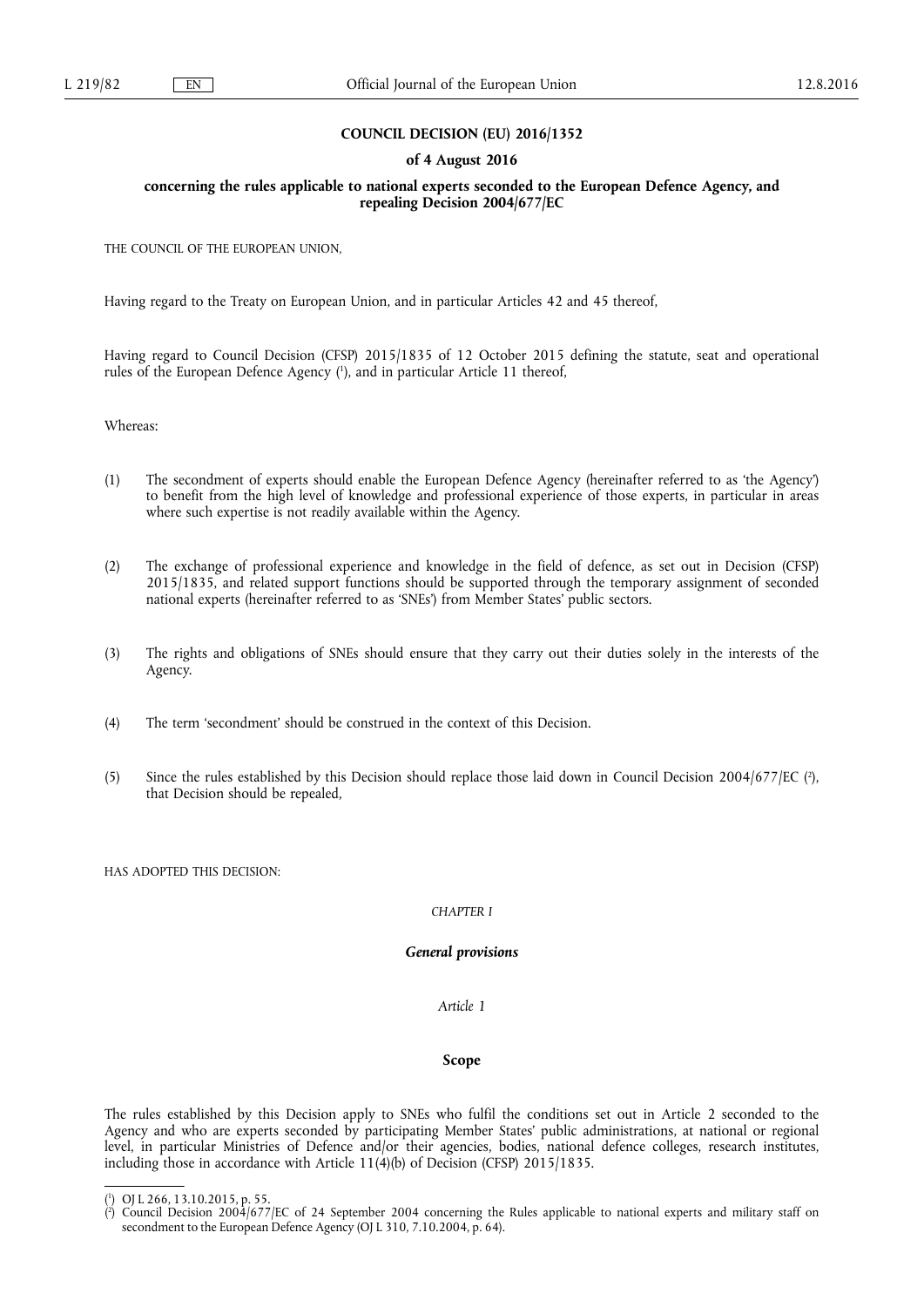In accordance with Article 11(4)(a) of Decision (CFSP) 2015/1835, experts:

- from a third country with which the Agency has concluded an administrative arrangement, or
- from organisations/entities with an Administrative Arrangement with the Agency, provided that the SNE is a national from a Member State or a third country with whom the agency has concluded an administrative arrangement,

shall be seconded or posted, pursuant to Article 26(1) of that Decision, to the Agency with the agreement of the Steering Board, in accordance with the conditions to be laid down in those arrangements.

## *Article 2*

### **Conditions for secondment**

To qualify for secondment to the Agency, experts shall:

- 1. have worked for their employer on a permanent or contract basis for at least 12 months before their secondment;
- 2. remain in the service of their employer throughout the period of secondment and continue to be paid by that employer;
- 3. have at least three years' full-time experience in defence, administrative, scientific, technical, operational, advisory or supervisory functions relevant to the performance of the duties assigned to them. Before the secondment, the employer shall supply the Agency with a statement of the expert's employment covering the previous 12 months;
- 4. be nationals of a participating Member State or falling within the provisions of the second paragraph of Article 1;
- 5. have a thorough knowledge of one official language of one of the participating Member States and a satisfactory knowledge of another of these languages for the performance of their duties.

### *Article 3*

### **Selection procedure**

1. SNEs shall be selected according to an open and transparent procedure decided in accordance with Article 42.

2. Without prejudice to Article 2(4), SNEs shall be seconded to secure for the Agency the services of persons of the highest standards of ability, efficiency, integrity and merit. They shall be seconded on as wide a geographical basis as possible from among nationals of the participating Member States. The participating Member States and the Agency shall cooperate to ensure, as far as possible, a balance between men and women and observe the principle of equal opportunities.

3. A call for the expression of interest shall be sent to the Permanent Representations of the participating Member States, Missions of the third countries, the organisation or entity, as appropriate, and published on the Agency website. The call shall indicate the descriptions of the posts, the selection criteria and the deadline for the submission of applications. Candidates for an SNE post must be sponsored by their national authorities, organisation or entity. Confirmation is required in the form of a letter of sponsorship addressed to the Agency, as far as possible by the closing date for the receipt of applications and in any case not later than the recruitment date.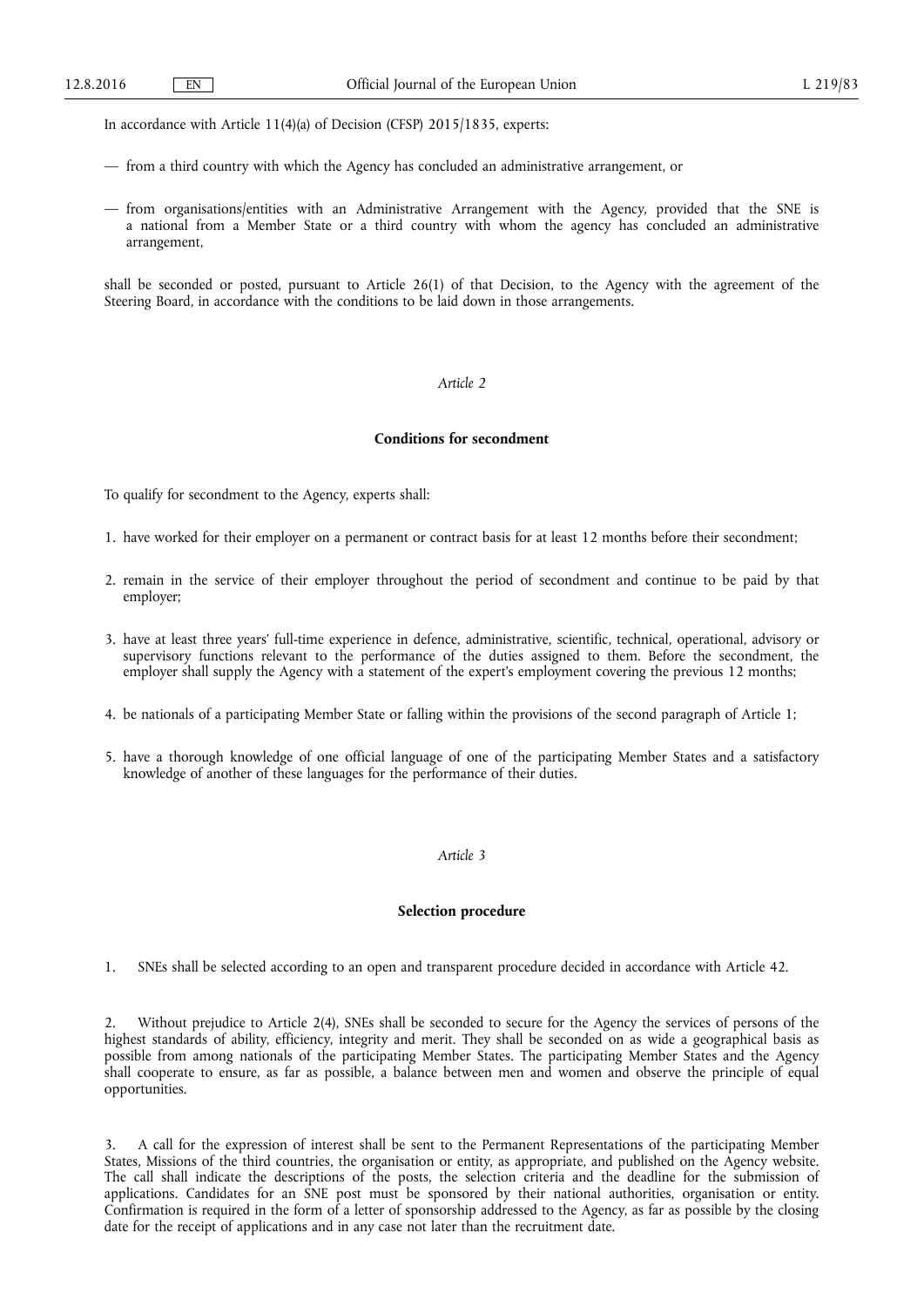4. In the case of cost-free SNEs and national experts in professional training (hereinafter referred to as 'NEPTs'), the Agency may decide that an SNE shall be selected without following the selection procedures set out in paragraphs 1 and 2.

- 5. The secondment of experts shall be subject to the specific requirements and budgetary capacity of the Agency.
- 6. The Agency shall create an individual file for the SNE. That file shall contain relevant administrative information.

#### *Article 4*

### **Administrative procedure for secondment**

Secondments shall be implemented by an Exchange of Letters between the Chief Executive of the Agency and the Permanent Representation or Mission of the Member State concerned, the organisation or entity, as appropriate. The place of secondment and the function group to which the SNE is to belong, in an administrators' function group (hereinafter 'AD') or an assistants' function group (hereinafter 'AST'), shall be indicated in the Exchange of Letters. The Exchange of Letters shall also mention the Directorate/Unit to which the SNE is seconded and a detailed description of the tasks the SNE is to carry out. A copy of the rules applicable to SNEs on secondment to the Agency shall be attached to the Exchange of Letters.

### *Article 5*

# **Period of secondment**

1. The period of secondment shall be a minimum of two months and a maximum of three years. It may be renewed successively up to a total period not exceeding four years.

However, in exceptional cases, at the request of the relevant Director and after prior agreement of the employer, the Chief Executive of the Agency may authorise one or more extensions of the secondment beyond the four-year maximum referred to in the first subparagraph, up to an additional two years.

2. The period of secondment shall be fixed at the outset in the Exchange of Letters provided for in Article 4. The same procedure shall apply in the case of any renewal, extension of the period of secondment or change of post.

3. An SNE who has previously been seconded to the Agency may be seconded again, after consultation with the national administration of origin, provided that the SNE continues to meet the conditions for secondment referred to in Article 2 and within the overall ceiling defined in Article 11(5) of Decision (CFSP) 2015/1835.

### *Article 6*

# **Obligations of the employer**

Throughout the period of secondment, the SNE's employer shall continue to:

- (a) pay the SNE's salary;
- (b) be responsible for all the SNE's social rights, in particular those concerning social security, insurance and pension; and
- (c) subject to point (d) of Article 10(2), maintain the SNE's administrative status as either a permanent official or a contract staff member and inform the Chief Executive of the Agency of any change in the SNE's administrative status either as a permanent official or as a contract staff member.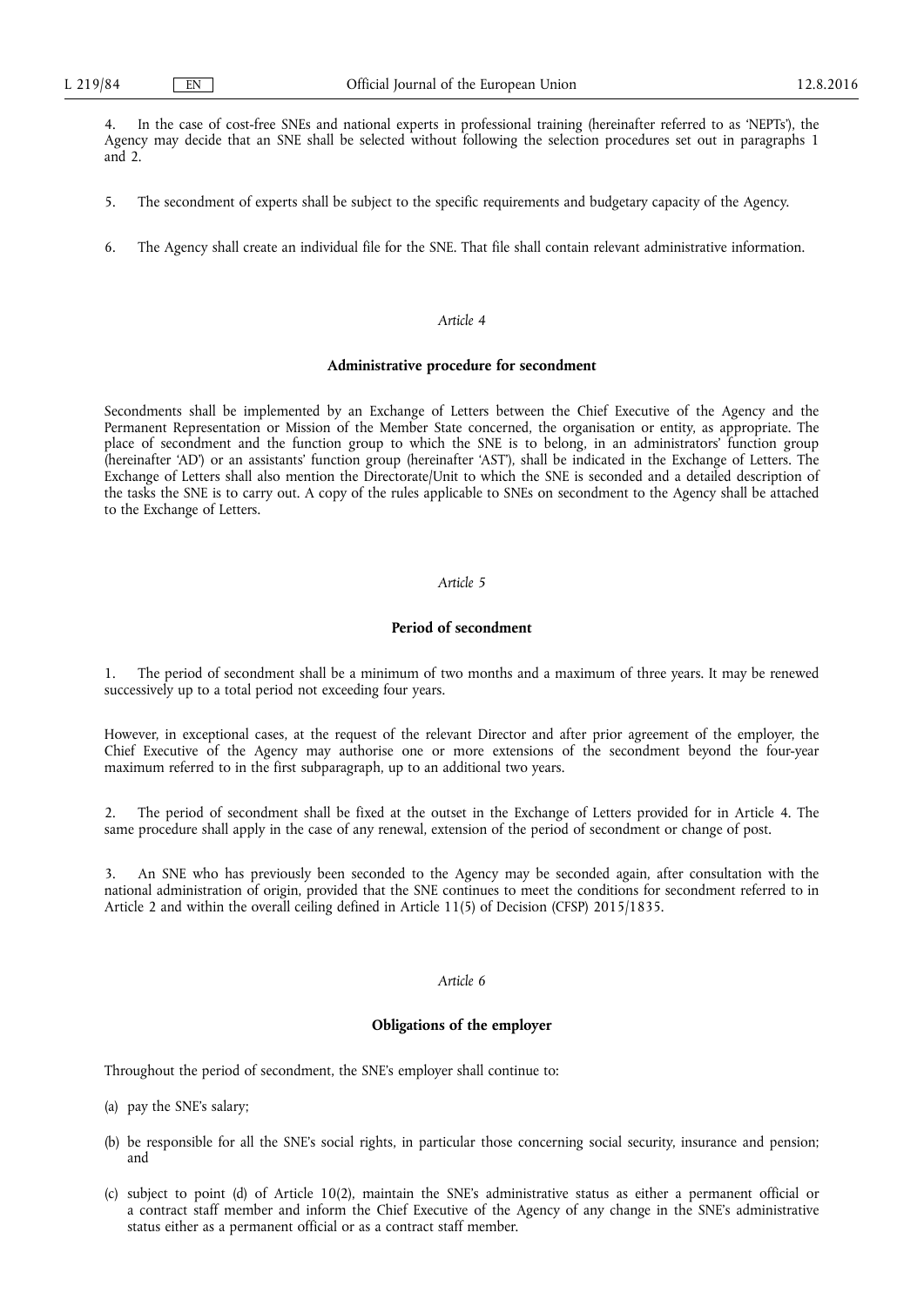### **Duties**

1. SNEs shall assist staff members of the Agency and carry out the tasks and duties assigned to them by the Chief Executive of the Agency.

2. Taking into consideration the composition of the staff of the Agency and, in particular, their role in contributing to the results of the Agency, the Chief Executive may entrust an SNE with management duties if so required in the interests of the service.

In any case, an SNE shall not be able to legally commit the Agency.

3. An SNE may take part in missions and meetings. Nevertheless, the Chief Executive may decide to limit the SNE's participation to missions and meetings only to:

(a) accompany an Agency staff member; or

- (b) if alone, to attend as an observer or solely for information purposes.
- 4. The Agency shall retain sole responsibility for approving the results of tasks performed by the SNE.

5. The Agency, the SNE's employer and the SNE shall make every effort to avoid any actual or potential conflict of interest in relation to the SNE's duties during secondment. To that end, the Agency shall, in good time, inform the SNE and the employer of the intended duties and shall ask each of them to confirm in writing that they know of no reason why the SNE should not be assigned to those duties.

The SNE shall be asked in particular to declare any potential conflict between the SNE's family circumstances (in particular the professional activities of close or extended family members, or any important financial interests of their own or of family members) and the proposed duties while on secondment.

The employer and the SNE shall undertake to notify the Agency of any change of circumstances during the secondment which could give rise to any conflict of interest.

6. Where the Agency considers that the nature of the tasks entrusted to the SNE requires particular security precautions, security clearance shall be obtained before the SNE is seconded.

### *Article 8*

## **Rights and obligations of SNEs**

- 1. During the period of secondment an SNE shall act with integrity. In particular:
- (a) the SNE shall perform the duties assigned and otherwise behave solely with the interests of the Agency in mind.

In particular, the SNE shall, in the exercise of their duties, not accept any instructions from, nor undertake any activities for, their employer, any government, any other person, private company or public body;

(b) the SNE shall abstain from any action, and in particular any public expression of opinion, which may reflect on their position at the Agency;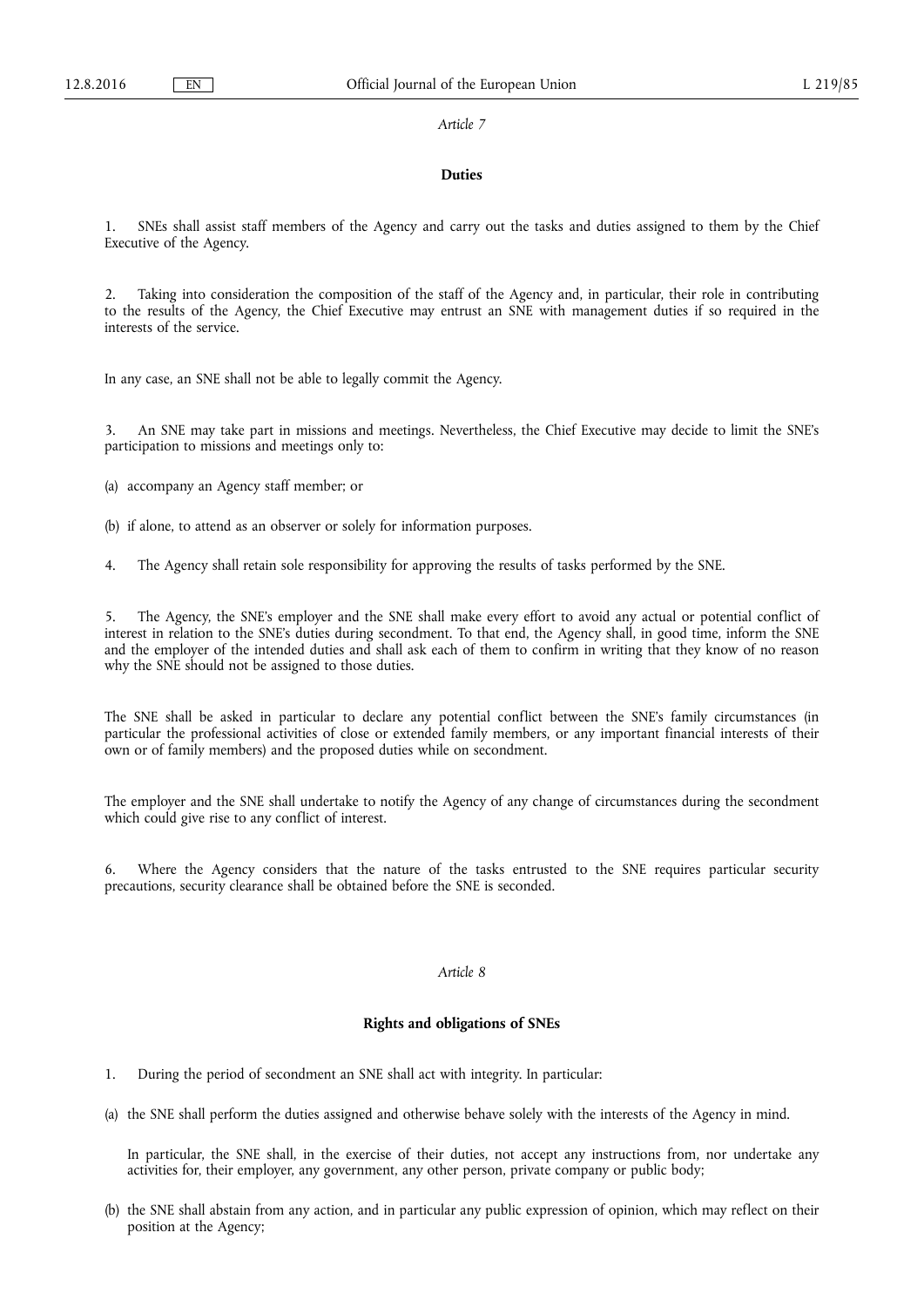- (c) the SNE shall inform their superior where the SNE, in the performance of their duties, is called upon to give a decision on the handling or outcome of a matter in which the SNE has a personal interest that could impair their independence;
- (d) the SNE shall not, whether alone or together with others, publish or cause to be published any text dealing with the work of the Union without obtaining permission in accordance with the conditions and rules in force at the Agency. Permission shall be refused only where the intended publication is liable to prejudice the interests of the Agency or of the Union;
- (e) all rights in any work done by an SNE in the performance of their duties shall be the property of the Agency;
- (f) the SNE shall reside at the place of secondment or at no greater distance from that place than is compatible with the proper performance of the duties assigned;
- (g) the SNE shall assist and tender advice to the superior to whom they are assigned and shall be responsible to their superior for the performance of the duties entrusted to them.

2. Both during and after the period of secondment, the SNE shall exercise the greatest discretion with regard to all facts and information of which the SNE becomes aware in the course of, or in connection with, the performance of their duties. The SNE shall not in any form whatsoever disclose to any unauthorised person any document or information not already lawfully made public, nor shall the SNE use it for personal gain.

3. At the end of the secondment, the SNE shall continue to be bound by the obligations to act with integrity and discretion in the exercise of new duties and in accepting certain posts or advantages.

To that end, in the three years following the period of secondment the SNE shall immediately inform the Agency of any duties or tasks which are likely to give rise to a conflict of interest in relation to the tasks carried out by the SNE during the period of secondment.

The SNE shall be subject to the security rules in force at the Agency, including data protection rules and the Agency network protection rules. The SNE shall also be subject to the rules governing the protection of the Agency's financial interests.

5. Failure to comply with the provisions of paragraphs 1, 2 and 4 of this Article during the period of secondment shall entitle the Agency to terminate the secondment of an SNE in accordance with point (c) of Article 10(2).

6. The SNE shall immediately notify the SNE's superior in writing if in the course of the secondment the SNE becomes aware of facts which give rise to a presumption of the existence of:

- (a) possible illegal activity, including fraud or corruption, detrimental to the interests of the Agency; or
- (b) conduct relating to the discharge of professional duties which may constitute a serious failure to comply with the obligations of staff members of the Agency or of SNEs.

This paragraph shall also apply in the event of serious failure to comply with a similar obligation on the part of a staff member or any other person in the service of, or carrying out work for, an institution of the Union.

7. Where the superior receives notification as referred to in paragraph 6 of this Article, the superior shall take the measures provided for in Article 27 of Council Decision (EU) 2016/1351 ( 1 ) (hereinafter referred to as 'the Staff Regulations of the Agency'). Articles 27, 28 and 29 of the Staff Regulations of the Agency shall apply to the superior under the terms of Article 4 of this Decision. Those provisions shall also apply *mutatis mutandis* to the SNE concerned, to ensure that the SNE's rights are respected.

<sup>(</sup> 1 ) Council Decision (EU) 2016/1351 of 4 August concerning the Staff Regulations of the European Defence Agency (see page 1 of this Official Journal).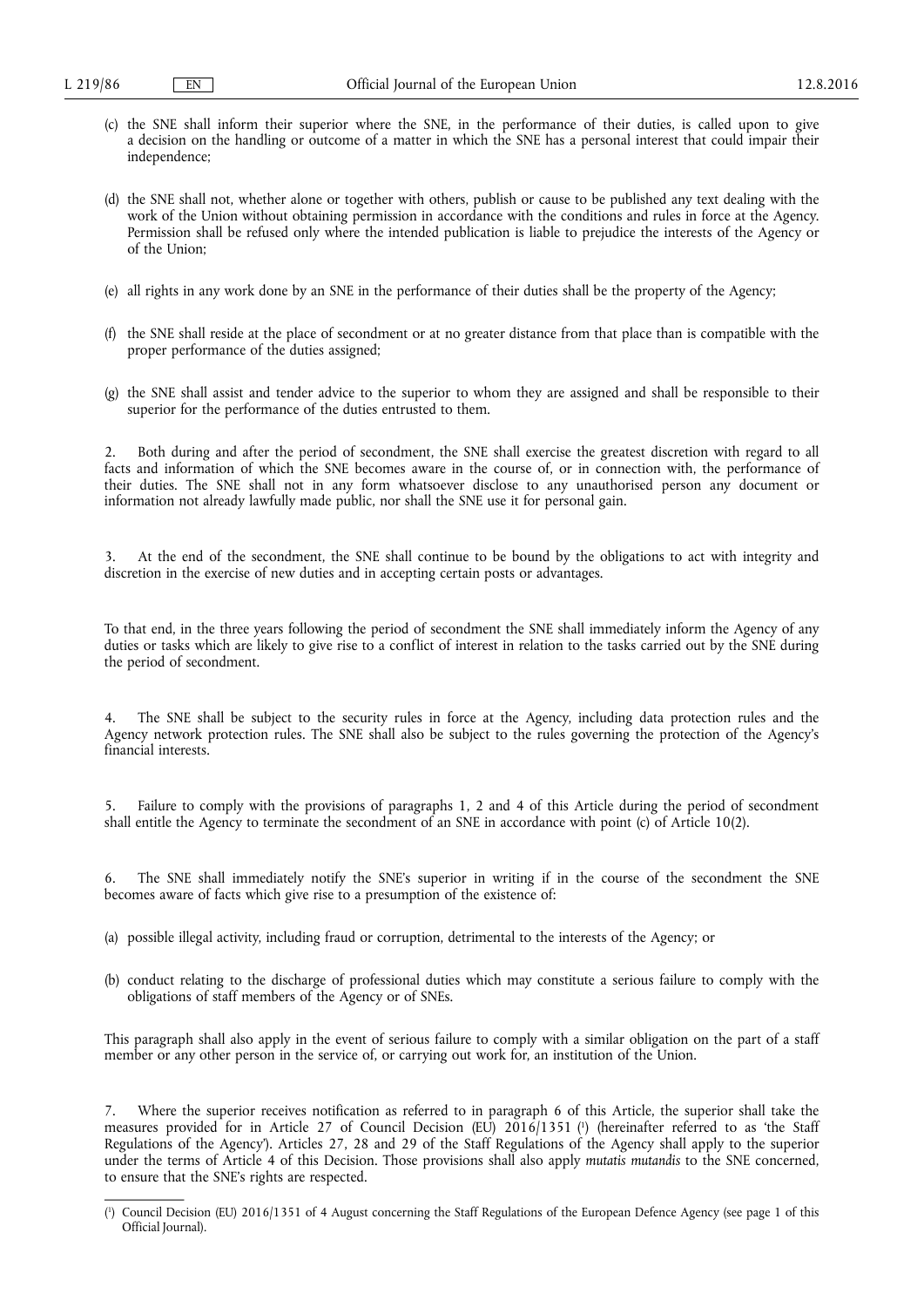#### **Suspension of secondment**

At the written request of the SNE or the employer, and with the latter's agreement, the Agency may authorise suspensions of secondment and specify the terms applicable. During a suspension:

- (a) the allowances referred to in Article 19 shall not be payable;
- (b) the expenses referred to in Article 20 shall be payable only if the suspension is at the Agency's request.
- 2. The Agency shall inform the employer and the Permanent Representation or Mission of the State concerned.

### *Article 10*

### **Termination of periods of secondment**

1. Subject to paragraph 2, secondment may be terminated at the request of the Agency or of the SNE's employer, provided three months' notice is given. It may also be terminated at the SNE's request provided the same period of notice is given and subject to the employer's and the Agency's agreement.

- 2. In certain exceptional circumstances the secondment may be terminated without notice:
- (a) by the SNE's employer, if the employer's essential interests so require;
- (b) by mutual agreement between the Agency and the employer, at the request of the SNE to both parties, if the SNE's essential personal or professional interests so require;
- (c) by the Agency in the event of major non-compliance with the obligations set out in this Decision by the SNE. The Agency shall confer with the Permanent Representation or Mission of the State concerned and take into account any comments received in view of its decision;
- (d) by the Agency in the event of the termination of, or change in, the SNE's administrative status as either a permanent official or a contract staff member of the employer. The SNE shall first be given an opportunity to submit observations.

In the event of termination under point (c) of paragraph 2, the Agency shall immediately consult the employer and the Permanent Representation or Mission of the State concerned.

### *CHAPTER II*

### *Working conditions*

### *Article 11*

#### **Social security**

1. Before the period of secondment begins, the employer shall certify to the Agency that, throughout the period of secondment, the SNE will remain subject to the social security legislation applicable to the national public administration or the organisation or entity, which employs the SNE. To that end, the relevant public administration shall supply the Agency with the attestation referred to in Article 19(2) of Regulation (EC) No 987/2009 of the European Parliament and of the Council ( 1 ) (hereinafter referred to as the 'Portable document A1'). The organisation or entity shall supply the SNE with a certificate equivalent to the Portable document A1 and it shall prove that the social security legislation applicable provides for the defrayal of healthcare cost incurred abroad.

<sup>(</sup> 1 ) Regulation (EC) No 987/2009 of the European Parliament and of the Council of 16 September 2009 laying down the procedure for implementing Regulation (EC) No 883/2004 on the coordination of social security systems (OJ L 284, 30.10.2009, p. 1).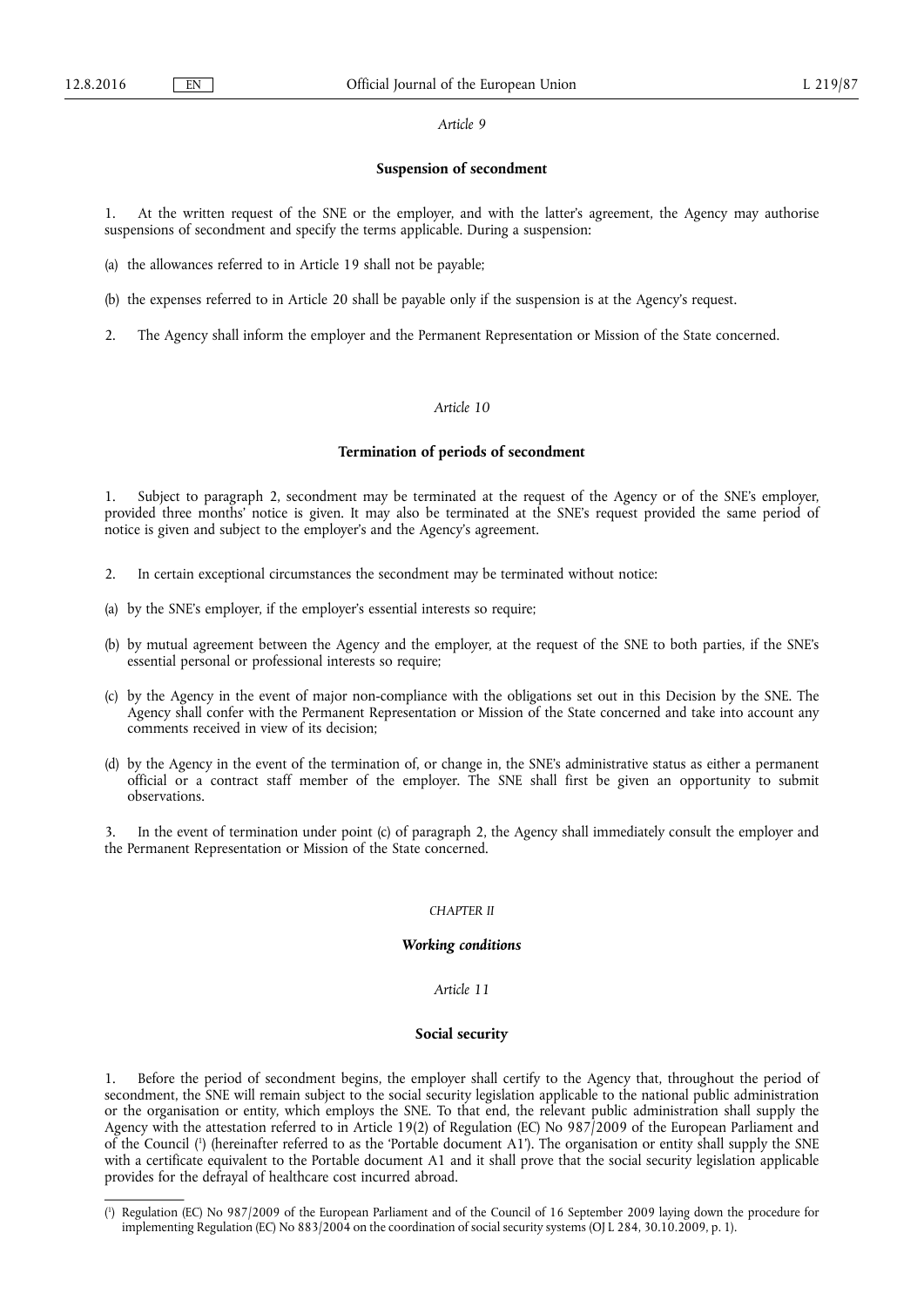2. From the commencement of their secondment, the SNE shall be covered by the Agency against the risk of accident. The Agency shall provide the SNE with a copy of the terms of this cover on the day on which the SNE reports to the Chief Executive of the Agency to complete the administrative formalities related to the secondment.

3. When, in the context of a mission in which the SNE is participating under the terms of Articles 7(2) and 29 additional or specific insurance is required, the relevant costs shall be borne by the Agency, or by the national administration of origin in case of cost-free SNEs and NEPTs, after having consulted the concerned Member State with regard to the mission.

# *Article 12*

### **Working hours**

1. The SNE shall be subject to the rules in force at the Agency as regards working hours, depending on the requirements of the post to which the SNE is assigned within the Agency.

2. The SNE shall serve on a full-time basis throughout the period of secondment. Following a duly justified request from a Director and subject to compatibility with the interests of the Agency, the Agency may authorise an SNE to work part-time, after obtaining the agreement of the employer.

3. Where part-time work is authorised, the SNE shall work at least half of the normal working time.

#### *Article 13*

## **Absence for reasons of sickness or accident**

In the event of absence due to sickness or accident, an SNE shall notify the superior as soon as possible, stating the SNE's present address. The SNE shall produce a medical certificate if absent for more than three consecutive days and may be required to undergo a medical examination arranged by the Agency.

2. Where absence due to sickness or accident of not more than three days exceeds a total of 12 days over a period of 12 months, an SNE shall be required to produce a medical certificate for any further absence due to sickness or accident.

Where an absence due to sickness or accident exceeds one month or the period of service performed by the SNE, whichever is the longer, the allowances referred to in Article 19(1) and (2) shall be automatically suspended. This paragraph shall not apply in the event of illness linked to pregnancy. Absence due to sickness or accident may not extend beyond the duration of the secondment of the person concerned.

4. However, if the SNE is the victim of a work-related injury which occurs during the period of secondment the SNE shall continue to receive, in full, the allowances provided for in Article 19(1) and (2) throughout the period during which that SNE is unfit for work up to the end of the period of secondment.

## *Article 14*

### **Annual leave, special leave and holidays**

Without prejudice to specific provisions set out in this Decision, the SNE shall be subject to the rules in force at the Agency as regards annual leave, special leave and holidays.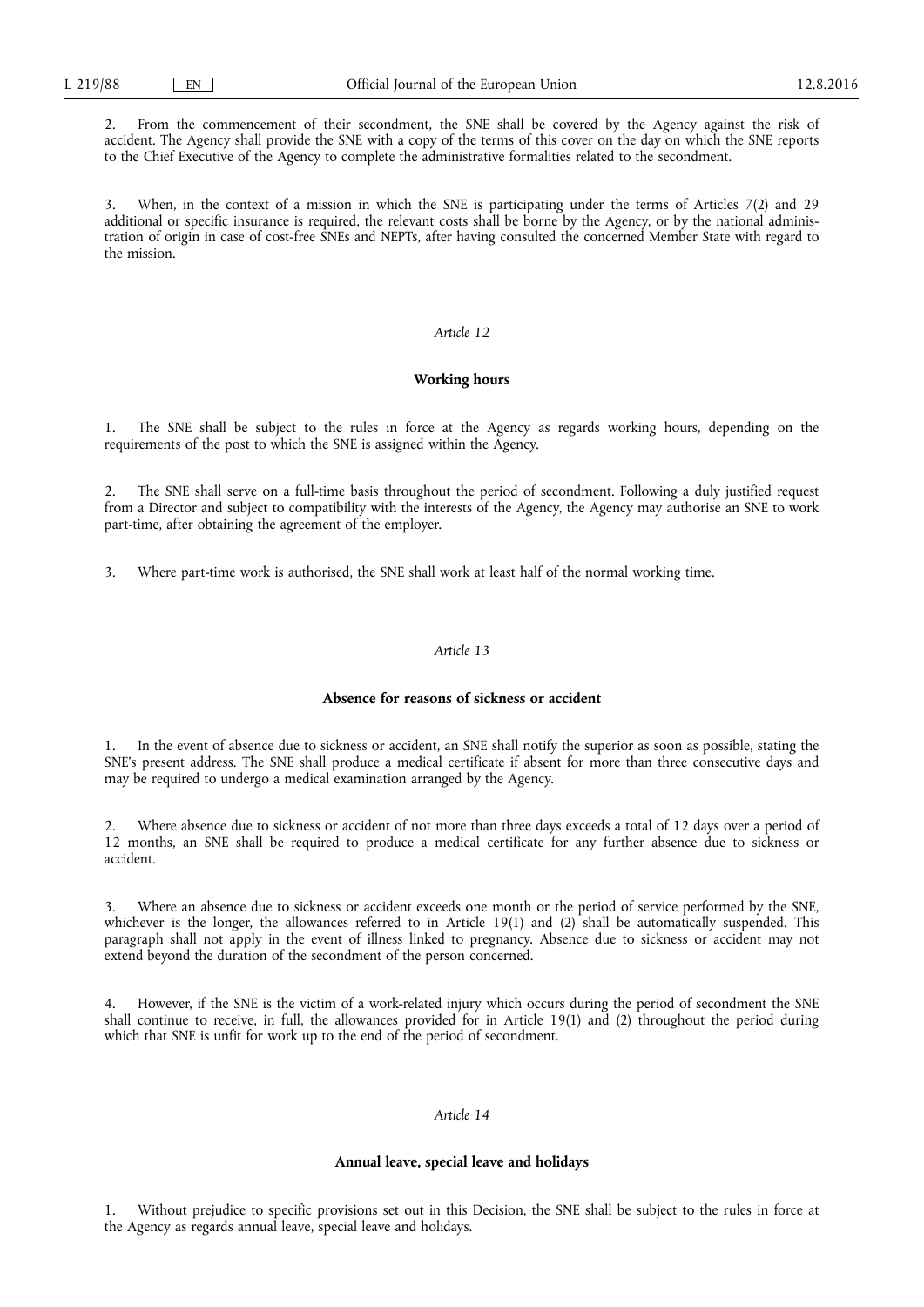2. Leave is subject to prior authorisation by the unit to which the SNE is assigned.

3. Upon a duly substantiated application by the employer, up to two days of additional special leave in a 12-month period may be granted by the Agency. Requests are examined on a case-by-case basis.

4. Days of annual leave not taken by the end of the period of secondment shall be forfeited.

5. An SNE whose period of secondment is less than six months may be granted special leave, on the basis of a reasoned application and subject to a decision by the Chief Executive of the Agency. That special leave may not exceed three days for the whole period of secondment. Before granting such leave, the Director concerned shall hold a prior consultation with the Human Resources Unit (hereinafter referred to as the 'HR Unit') of the Agency.

### *Article 15*

### **Special leave for training**

Notwithstanding Article 14(3), SNEs whose period of secondment is six months or more may be granted additional special leave by the Agency for the purpose of training by the employer, subject to a duly reasoned application by the employer with a view to the SNE's reintegration.

### *Article 16*

### **Maternity and paternity leave**

1. An SNE shall be subject to the rules in force at the Agency as regards maternity and paternity leave.

2. Where the national legislation of the employer grants longer maternity leave, at the SNE's request and after prior agreement of the employer, the secondment shall be suspended for the period exceeding that granted by the Agency. In that case, a period equivalent to the suspension shall be added at the end of the secondment, if the interests of the Agency so warrant.

3. Notwithstanding paragraph 1, the SNE may apply for a suspension of the secondment to cover the whole of the period allowed for maternity, after prior agreement of the employer. In that case, a period equivalent to the suspension shall be added at the end of the secondment, if the interests of the Agency so warrant.

4. Paragraphs 2 and 3 shall also apply in cases of adoption.

5. An SNE who is breastfeeding may on request, on the basis of a medical certificate attesting the fact, be granted special leave for a maximum of four weeks running from the end of her maternity leave, during which period she shall receive the allowances laid down in Article 19.

# *Article 17*

### **Management and control**

The management and control of working time and absences shall be the task of the HR Unit and the Directorate or unit to which the SNE is assigned, in accordance with the rules and procedures in force in the Agency.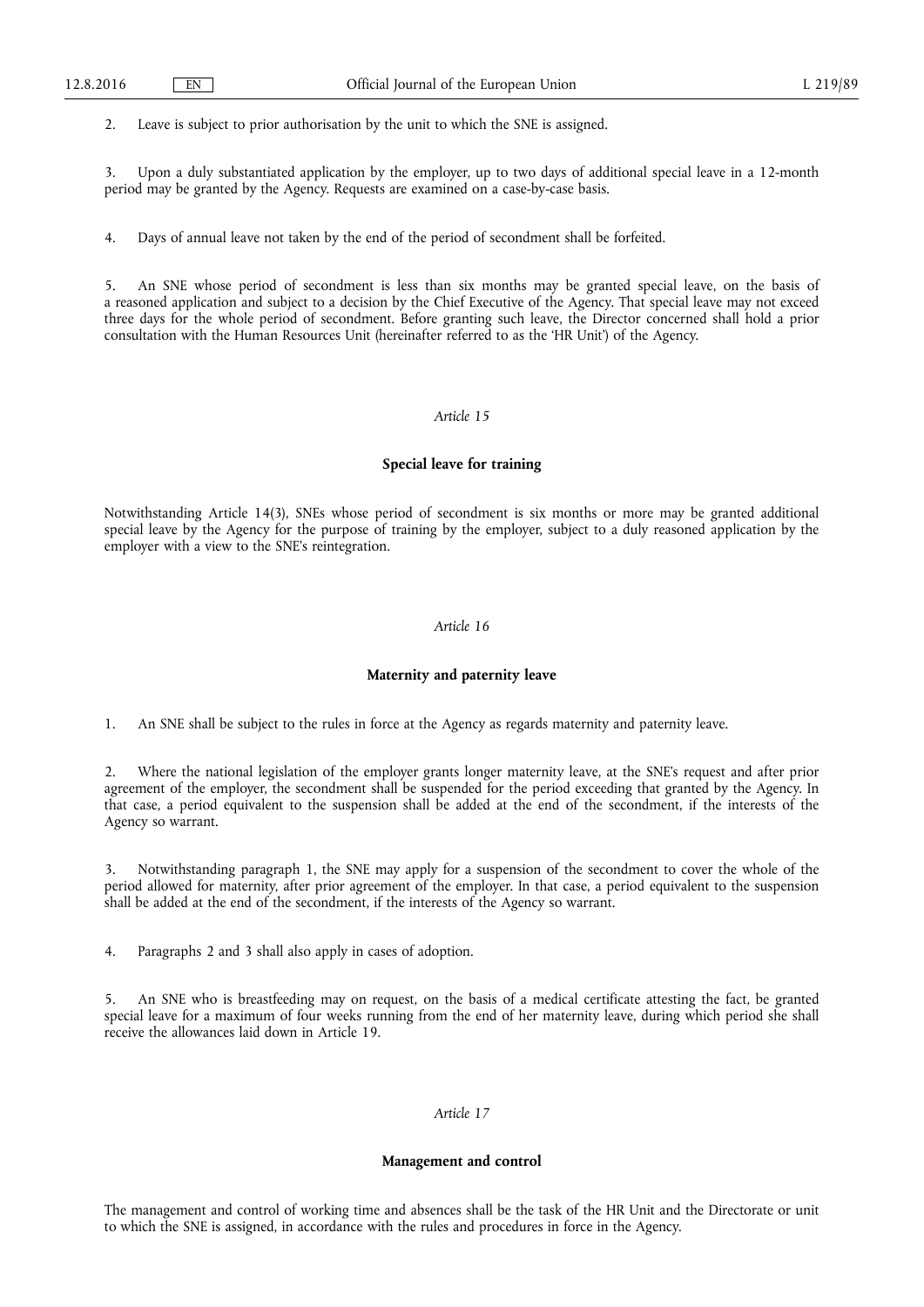*CHAPTER III* 

### *Allowances and expenses*

### *Article 18*

### **Calculation of allowances and travel expenses**

1. For the purposes of this Decision, the places of recruitment, secondment and return of an SNE shall be determined by the Agency in terms of the geographical position of those places based on their latitude and longitude, as calculated by the HR Unit.

- 2. For the purposes of this Decision:
- (a) the place of recruitment shall be the place where the SNE performed their duties for their employer prior to secondment;
- (b) the place of secondment shall be Brussels;
- (c) the place of return shall be the place where the SNE will perform their main activity after the secondment is terminated.

The place of recruitment shall be determined in the Exchange of Letters referred to in Article 4.

3. For the purposes of this Article, circumstances arising from work done by SNEs for a state other than that of the place of secondment shall not be taken into account.

## *Article 19*

### **Allowances**

1. The SNE shall be entitled to a daily subsistence allowance throughout the period of secondment according to the same criteria as the expatriation allowance for Temporary Agents referred to in Article 4 of Annex IV to the Staff Regulations of the Agency. If those criteria are met, the daily subsistence allowance shall be EUR 128,67. Otherwise, it shall be EUR 32,18. They shall be equivalent to the allowance paid to a national expert seconded to the General Secretariat of the Council of the European Union.

2. The SNE shall be entitled, throughout the period of secondment, to an additional monthly allowance paid as shown in the table below:

| Geographical distance between place of recruitment and place of<br>secondment (in km) | Amount in EUR |
|---------------------------------------------------------------------------------------|---------------|
| $0 - 150$                                                                             | 0,00          |
| > 150                                                                                 | 82,70         |
| > 300                                                                                 | 147,03        |
| > 500                                                                                 | 238,95        |
| > 800                                                                                 | 385,98        |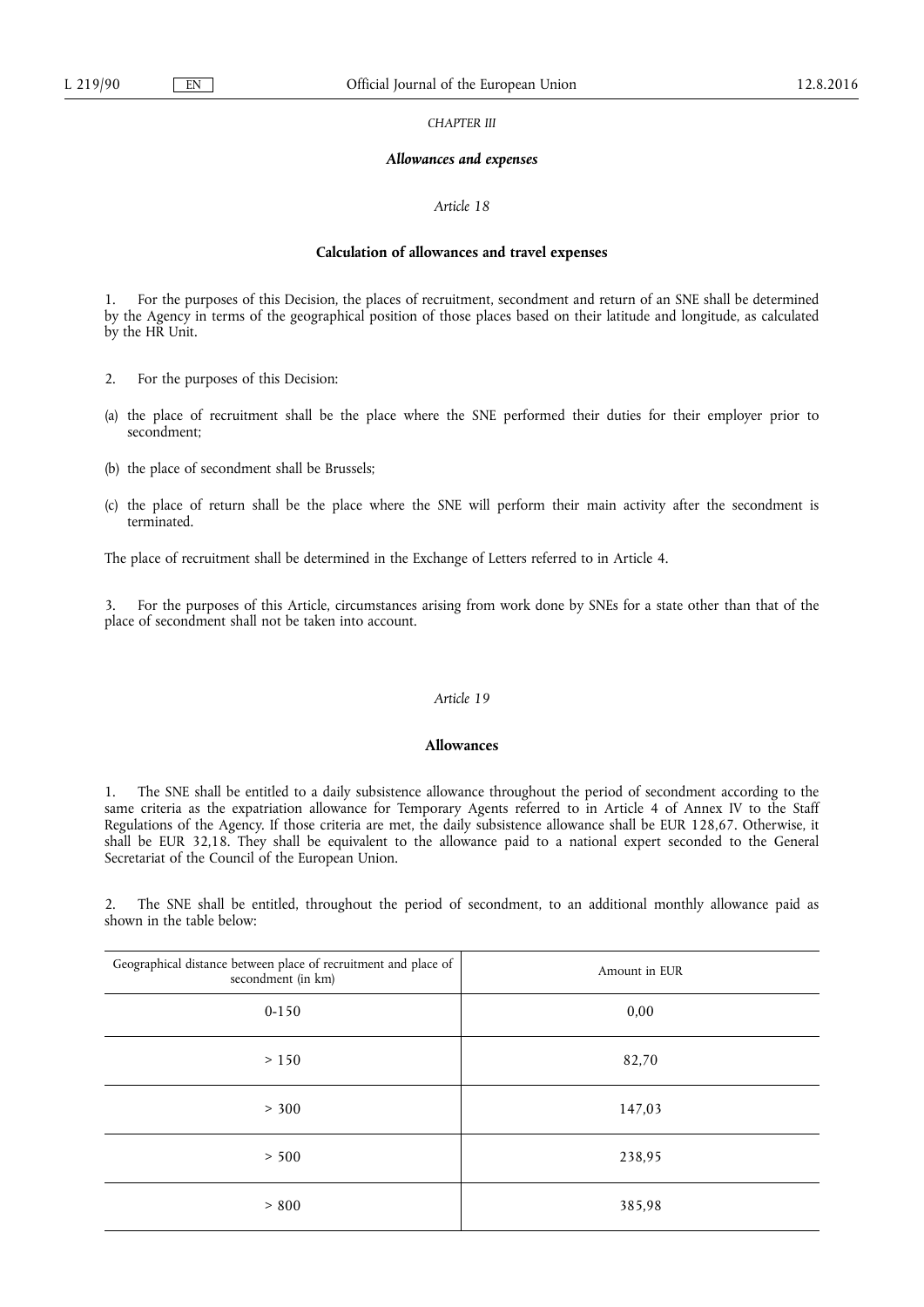| Geographical distance between place of recruitment and place of<br>secondment (in km) | Amount in EUR |
|---------------------------------------------------------------------------------------|---------------|
| > 1,300                                                                               | 606,55        |
| > 2000                                                                                | 726.04        |

3. The allowances referred to in paragraphs 1 and 2 of are intended to cover also incurred costs of removal of SNEs and any annual travel expenses incurred during secondment. They shall be payable for periods of mission, annual leave, maternity, paternity or adoption leave, special leave and holidays granted by the Agency, without prejudice to Articles 14, 15 and 16. Where part-time work is authorised, the SNE shall be entitled to reduced allowances on a pro rata basis.

When the SNE starts the period of secondment, the SNE shall receive an advance amount equivalent to 75 days of the subsistence allowance, whereupon entitlement to any further such allowances shall cease during the corresponding period. If the secondment to the Agency is ended before the expiry of the period taken into account to calculate the advance, the SNE shall be obliged to return the amount corresponding to the remaining part of that period.

5. At the time of the Exchange of Letters provided for in Article 4, the employer shall inform the Agency of any payment received by the SNE similar to those mentioned in paragraphs 1 and 2 of this Article. Any such amounts shall be deducted from the corresponding allowances paid by the Agency to the SNE.

6. The update to remuneration and allowances adopted by application of Article 60 of the Staff Regulations of the Agency shall apply automatically to the monthly and subsistence allowances in the month following their adoption without retroactive effect. Following adaptation, the new amounts will be published in series C of the *Official Journal of the European Union*.

#### *Article 20*

## **Travel expenses**

1. The SNE shall be entitled to a flat-rate reimbursement for themselves of travel expenses at the beginning of the secondment.

2. The flat-rate reimbursement shall be based on an allowance per kilometre of geographical distance between the place of recruitment and the place of secondment. The kilometric allowance shall be determined in accordance with Article 7 of Annex IV to the Staff Regulations of the Agency.

3. The SNE shall be entitled to reimbursement for themselves of travel expenses to the place of return at the end of the secondment. The reimbursement may not be for a sum higher than that to which the SNE would have been entitled if the SNE had returned to their place of recruitment.

4. The travel expenses for SNEs' family members are not reimbursed.

## *Article 21*

#### **Missions and mission expenses**

1. The SNE may be sent on mission.

2. Mission expenses shall be reimbursed in accordance with the provisions in force at the Agency.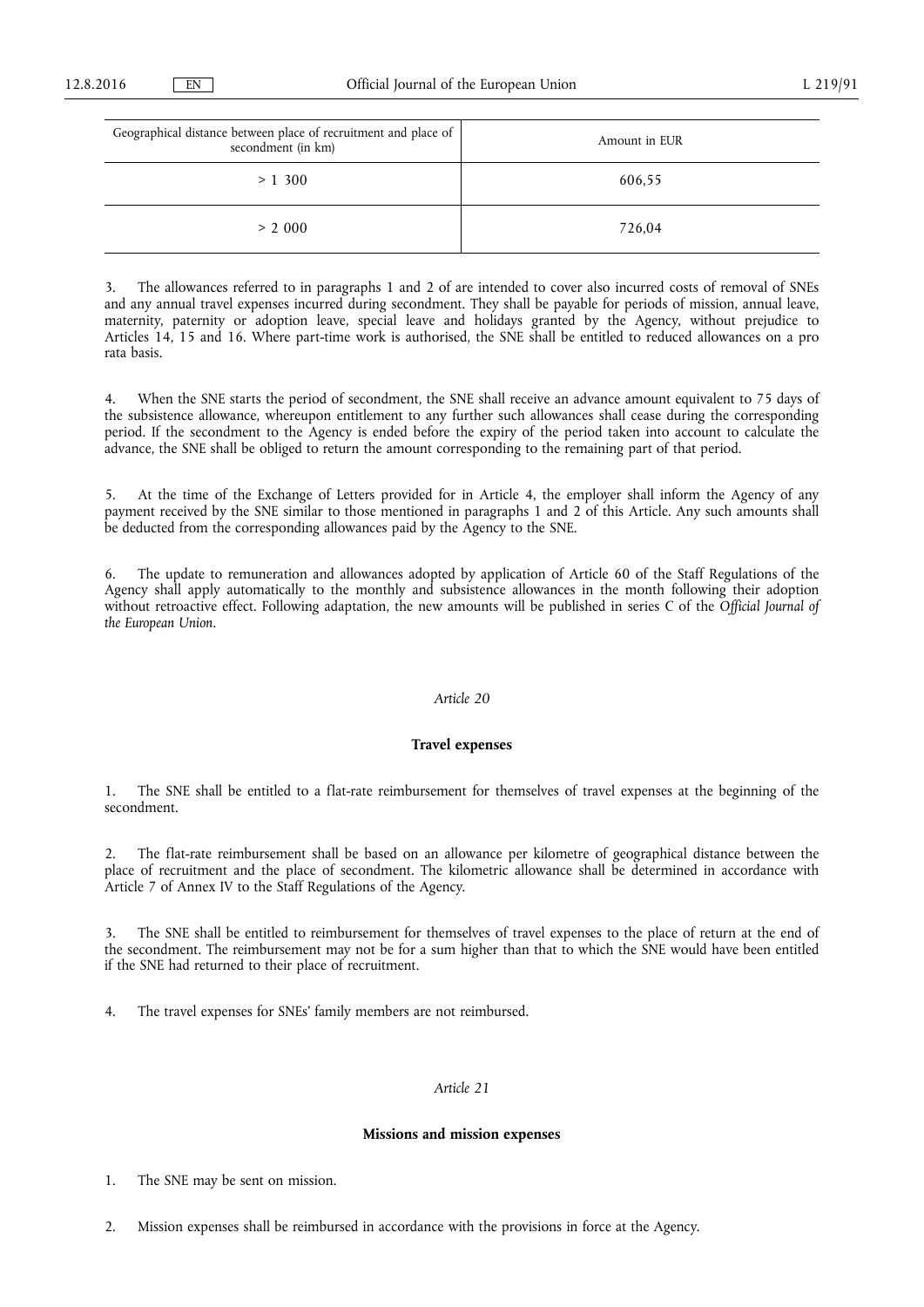### **Training**

The SNE shall be entitled to attend training courses organised by the Agency, if the interests of the Agency so warrant. The reasonable interests of the SNE, having regard in particular to their professional career after the secondment, shall be considered when a decision on permission to attend courses is taken.

## *Article 23*

### **Administrative provisions**

1. The SNE shall report to the relevant HR Unit on the first day of secondment to complete the requisite administrative formalities. The SNE shall take up their duties on either the first or the 16th of the month.

2. Payments shall be made by the Agency in euro.

## *CHAPTER IV*

# *Experts on cost-free secondment*

#### *Article 24*

#### **Experts on cost-free secondment**

1. An SNE may be seconded to the Agency as a cost-free SNE during the period of secondment.

Such secondment shall not entail the payment of any allowances or expenses for the Agency except, where appropriate, those provided for in Article 25.

2. Articles 18, 19 and 20 shall not apply to cost-free SNEs.

Without prejudice to Article 8, the conduct of a cost-free SNE shall always reflect the fact that the cost-free SNE is seconded to the Agency and shall never reflect adversely on their position at the Agency.

### *Article 25*

#### **Missions**

1. If a cost-free SNE takes part in missions in a place other than the place of secondment, the cost-free SNE shall be reimbursed in accordance with the rules in force for the reimbursement of missions involving officials, except where another arrangement has been agreed between the Agency and the employer.

2. If, in connection with a mission, special 'high risk' insurance is provided by the Agency for officials, this facility shall also apply to a cost-free SNE who takes part in the same mission.

3. A cost-free SNE who takes part in a mission outside the territory of the Union shall be subject to the security arrangements in force at the Agency for such missions.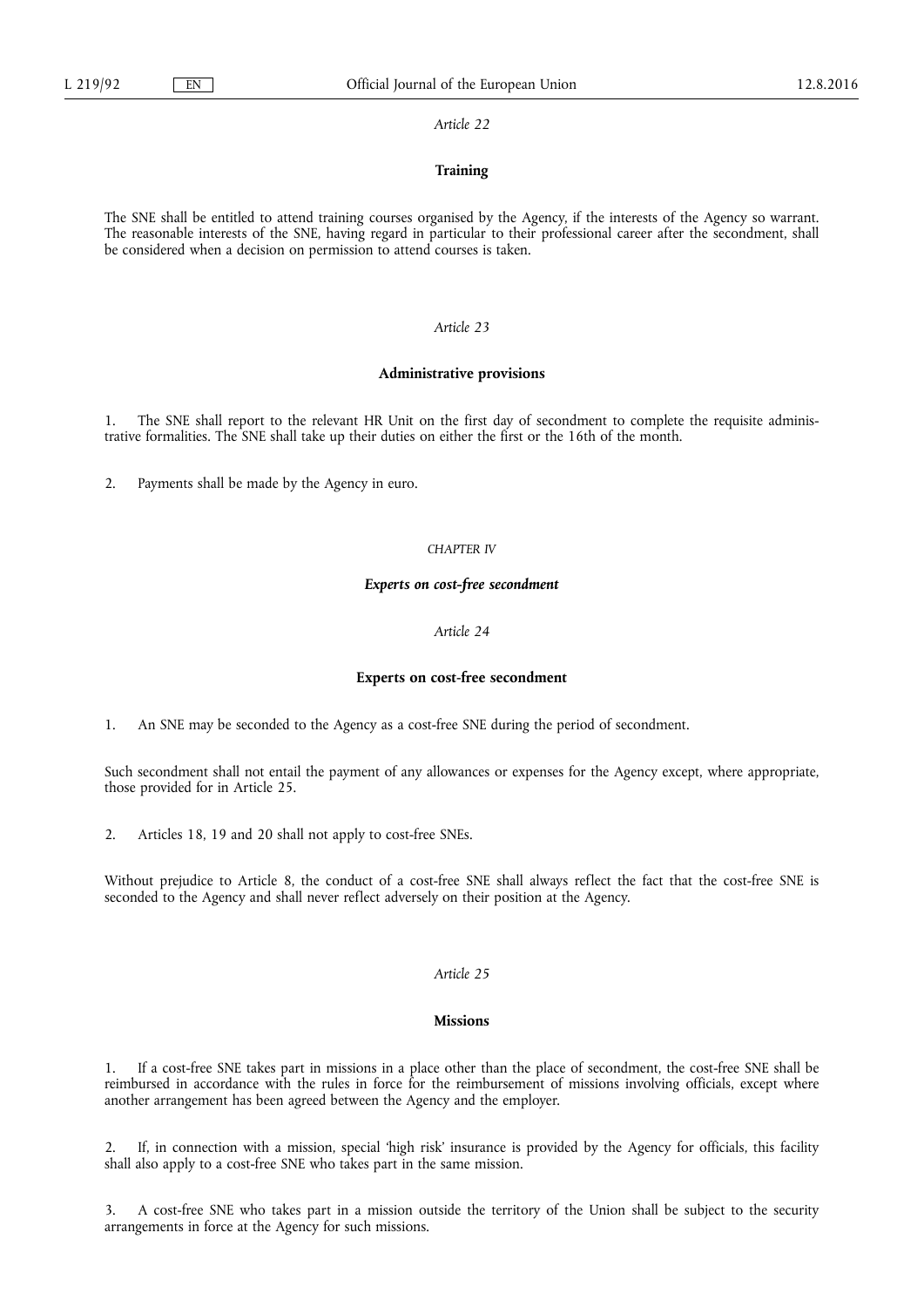Cost-free SNEs shall not be included in the staff establishment plan. Nevertheless, for transparency and information purposes, their number shall be reported to the Steering Board as part of the Chief Executive's annual reporting.

### *CHAPTER V*

### *SNEs paid from budgets associated with ad hoc projects or programmes*

# *Article 27*

This Decision shall also apply to SNEs whose allowances are paid from budgets associated with ad hoc projects or programmes of the Agency, referred to in Articles 19 and 20 of Decision (CFSP) 2015/1835 (hereinafter referred to as 'ad hoc SNEs').

### *Article 28*

Ad hoc SNEs shall be assigned exclusively to the ad hoc projects or programmes whose budget funds their respective allowances and expenses.

The recruitment of ad hoc SNEs shall be subject to the prior approval of the relevant contributing Member States, based on a proposal including the draft vacancy notice associated with each post, by one or more of the relevant contributing Member States or by the Agency.

# *Article 29*

Ad hoc SNEs shall not be included in the staff establishment plan. Nevertheless, for transparency and information purposes, their number shall be reported to the Steering Board as part of the Chief Executive's annual reporting.

# *Article 30*

Budgets associated with ad hoc projects or programmes which cover the allowances and expenses of ad hoc SNEs may comprise contributions from third countries which take part in such projects and programmes, pursuant to Article  $26(5)$  of Decision (CFSP) 2015/1835.

Notwithstanding the provisions of the second paragraph of Article 1, such contributions shall not entitle nationals of the third countries concerned to be considered as eligible in ad hoc SNE recruitment procedures.

### *CHAPTER VI*

#### *National experts in professional training*

*Article 31* 

### **General provisions and definitions**

NEPTs are SNEs who are admitted to the Agency for professional training purposes.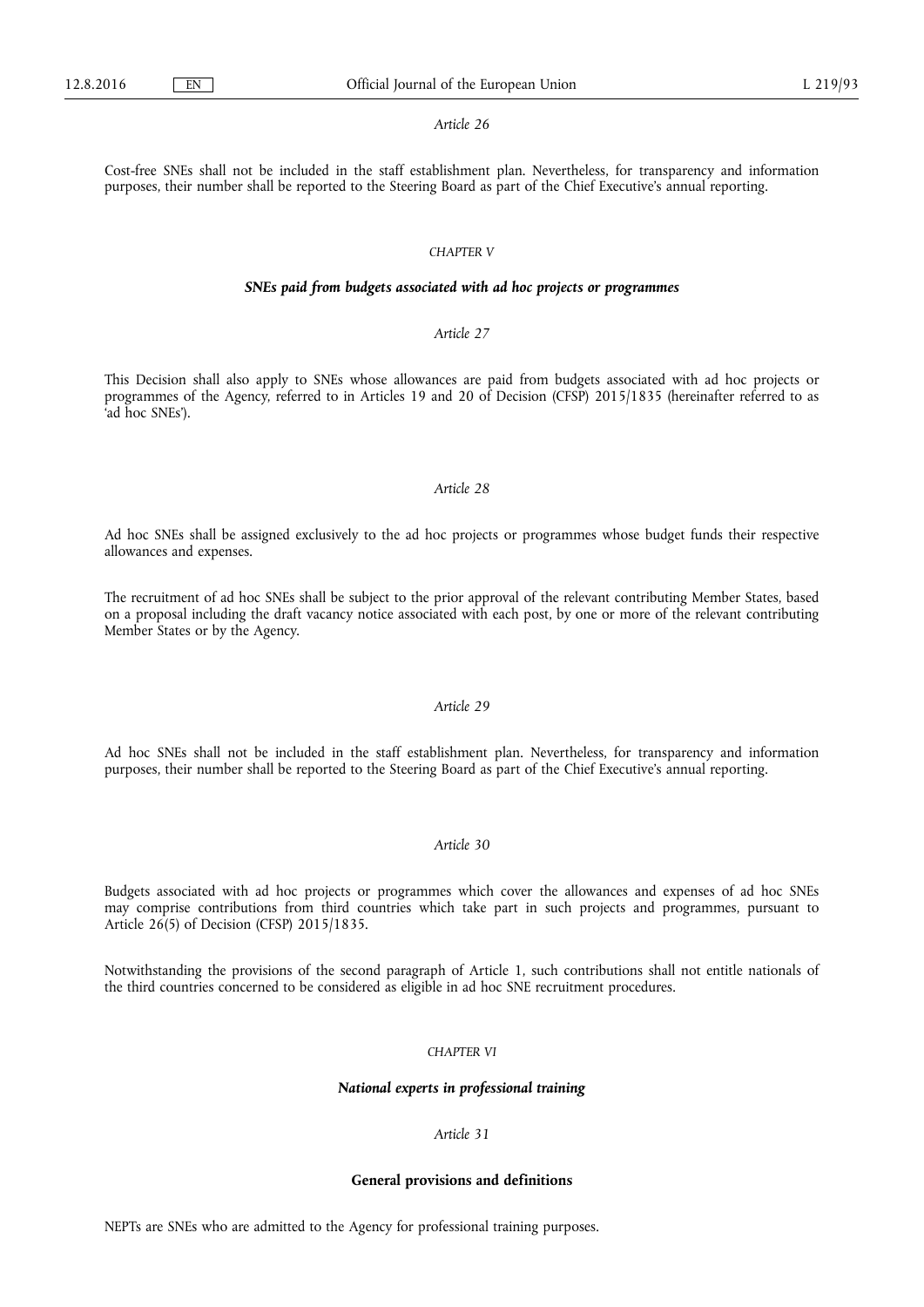#### **Purpose of the professional training**

- 1. The purpose of the professional training is to:
- (a) give NEPTs experience of the Agency's working methods and projects;
- (b) enable them to gain practical experience and understanding of the day-to-day work of the Agency and to give them the opportunity to work in a multicultural, multilingual environment;
- (c) enable staff of national administrations, from the Ministry of Defence in particular, to put into practice the knowledge they have acquired in their studies, particularly in their respective areas of responsibility.

2. For its part, the Agency benefits from the input of people who can offer a new point of view and up-to-date knowledge which will enrich the daily work of the institution and build up a network of people with direct experience of its procedures.

### *Article 33*

## **Eligibility**

The provisions of Article 2, with the exclusion of paragraph 3, shall apply by analogy to NEPTs.

# *Article 34*

### **Duration of the professional training**

1. The professional traineeships shall last between three and 24 months. The duration shall be fixed at the outset and may be extended for duly justified reasons within a maximum period of 24 months.

2. A NEPT may complete only one professional traineeship.

### *Article 35*

## **Organisation of professional training**

Throughout their professional traineeship, NEPTs shall be supervised by a training advisor. The training advisor must inform the HR Unit of any significant incidents during the professional traineeship, in particular absences, illness, accidents or interruption, which he knows of or has been informed of by the NEPT.

NEPTs shall obey instructions given by their training advisor, their superiors in the Directorate or service to which they are seconded and the HR Unit.

NEPTs shall be allowed to attend meetings, unless they are restricted or confidential and the NEPT has no security clearance, to receive documentation and to participate in the activities of the department to which they are seconded.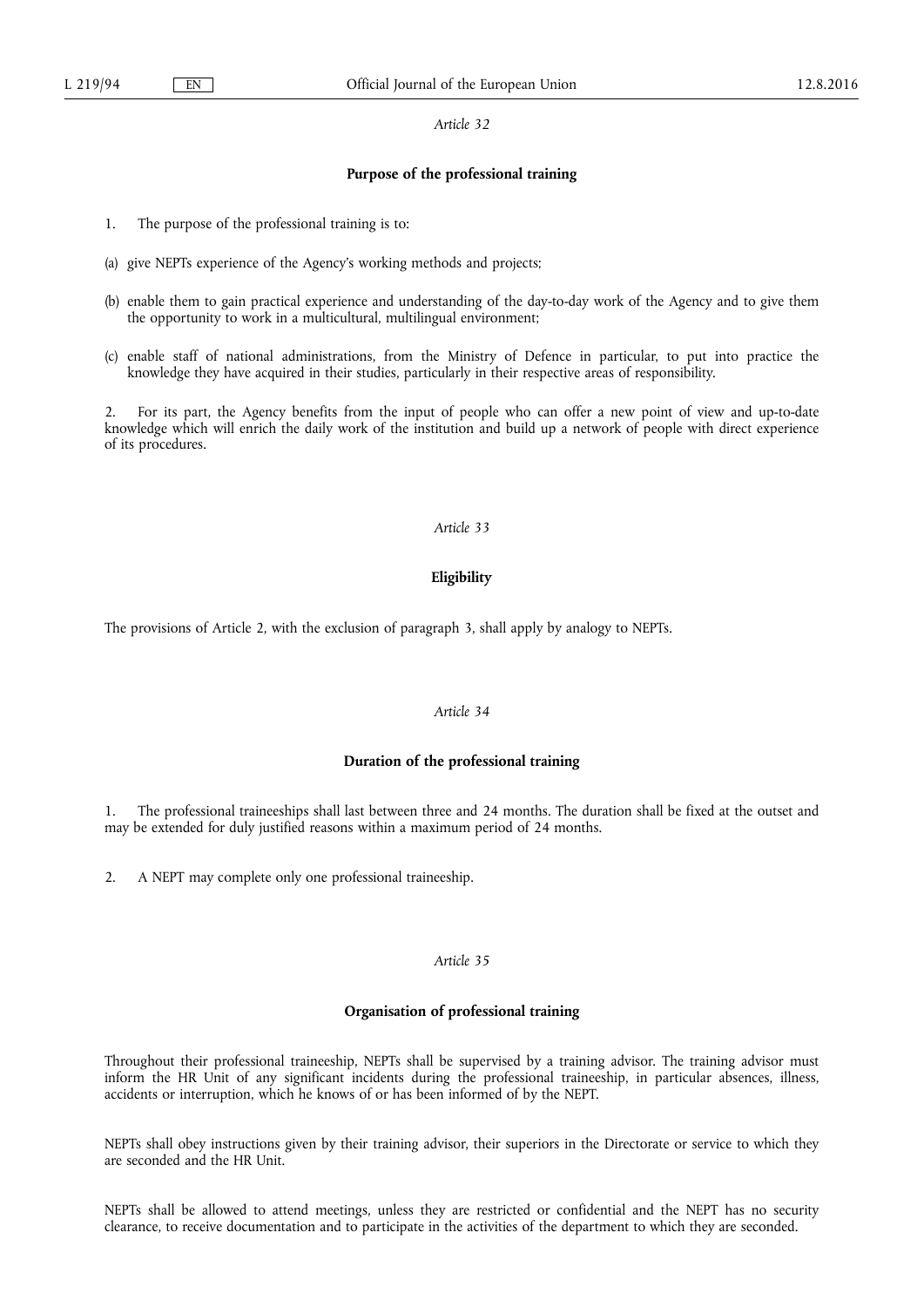### **Suspension of the professional traineeship**

At the written request of the NEPT or his employer, and with the latter's prior agreement, the Chief Executive of the Agency may authorise a very brief suspension of the professional traineeship or its early termination. The NEPT may return to complete the remaining period of the professional traineeship, but only up until the end of that period. Under no circumstances may the traineeship be extended.

# *Article 37*

#### **Working conditions and remuneration**

1. Articles 2(3), 3, 5, 18, 19 and 20 shall not apply to NEPTs.

2. NEPTs shall be regarded as cost-free SNEs within the meaning of Chapter IV. They shall continue to be paid by their employer without any financial compensation being paid by the Agency.

The Agency shall not accept requests for grants or fees or the reimbursement of travel or other expenses other than the reimbursement of mission expenses incurred as part of the professional traineeship.

# *Article 38*

## **Reports and certificate of attendance**

NEPTs who have completed the stipulated professional training period shall complete the evaluation reports requested by the HR Unit at the end of their traineeship. Training advisors shall also complete the relevant evaluation report.

Subject to the completion of those reports, NEPTs who have completed their professional traineeships shall receive a certificate showing the dates of the professional training and the department in which it took place.

### *Article 39*

NEPTs shall not be included in the staff establishment plan. Nevertheless, for transparency and information purposes, their number shall be reported to the Steering Board as part of the Chief Executive's annual reporting.

### *CHAPTER VII*

### *Complaints*

*Article 40* 

### **Complaints**

Without prejudice to the possibilities for instituting proceedings after taking up a position, under the conditions and time limits laid down in Article 263 of the Treaty on the Functioning of the European Union, any SNE may submit a complaint to the authority authorised to conclude contracts (hereinafter referred to as the 'AACC') of employment under the Staff Regulations of the Agency about an act by the AACC under this Decision which adversely affects the SNE, with the exception of acts which follow directly from decisions taken by the employer.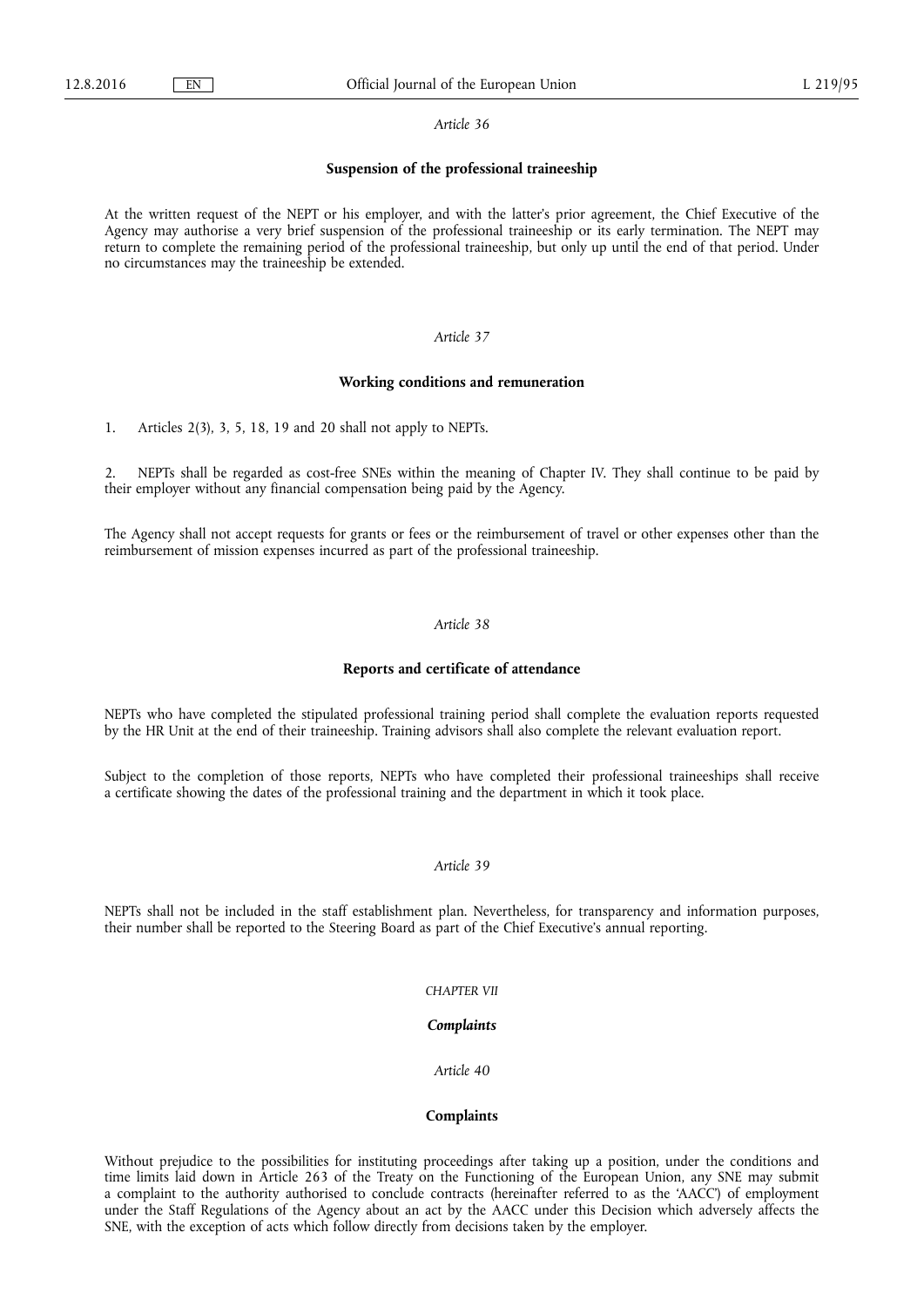The complaint must be lodged within two months. The period shall run from the date of notification of the decision to the person concerned, but in no case later than the date on which the latter received such notification. The AACC shall notify the person concerned of a reasoned decision within four months from the date on which the complaint was lodged. If at the end of that period the SNE has not received a reply to the complaint, the complaint shall be deemed to have been implicitly rejected.

### *CHAPTER VIII*

### *Final provisions*

### *Article 41*

# **Provision of information**

The Permanent Representations of all Member States shall be kept informed on a yearly basis about the number of SNEs in the Agency. This information shall include also:

(a) the nationalities of SNEs seconded from an organisation or entity as set out in the second paragraph of Article 1;

- (b) any exceptions to the selection procedure in accordance with Article 3(3);
- (c) the assignment of all SNEs;
- (d) any suspension or early termination of SNEs' secondment in accordance with Articles 9 and 10;
- (e) the annual update of SNEs' allowances in accordance with Article 19.

# *Article 42*

#### **Delegation of powers**

All powers conferred to the Agency under this Decision shall be exercised by the AACC.

# *Article 43*

## **Repeal**

Decision 2004/677/EC is hereby repealed. However, Articles 15 to 19 thereof shall remain applicable to the SNEs requesting so for secondments which are ongoing at the time of entry into force of this Decision, without prejudice to Article 44.

### *Article 44*

### **Entry into force and application**

This Decision shall enter into force on the date of its publication in the Off*icial Journal of the European Union*.